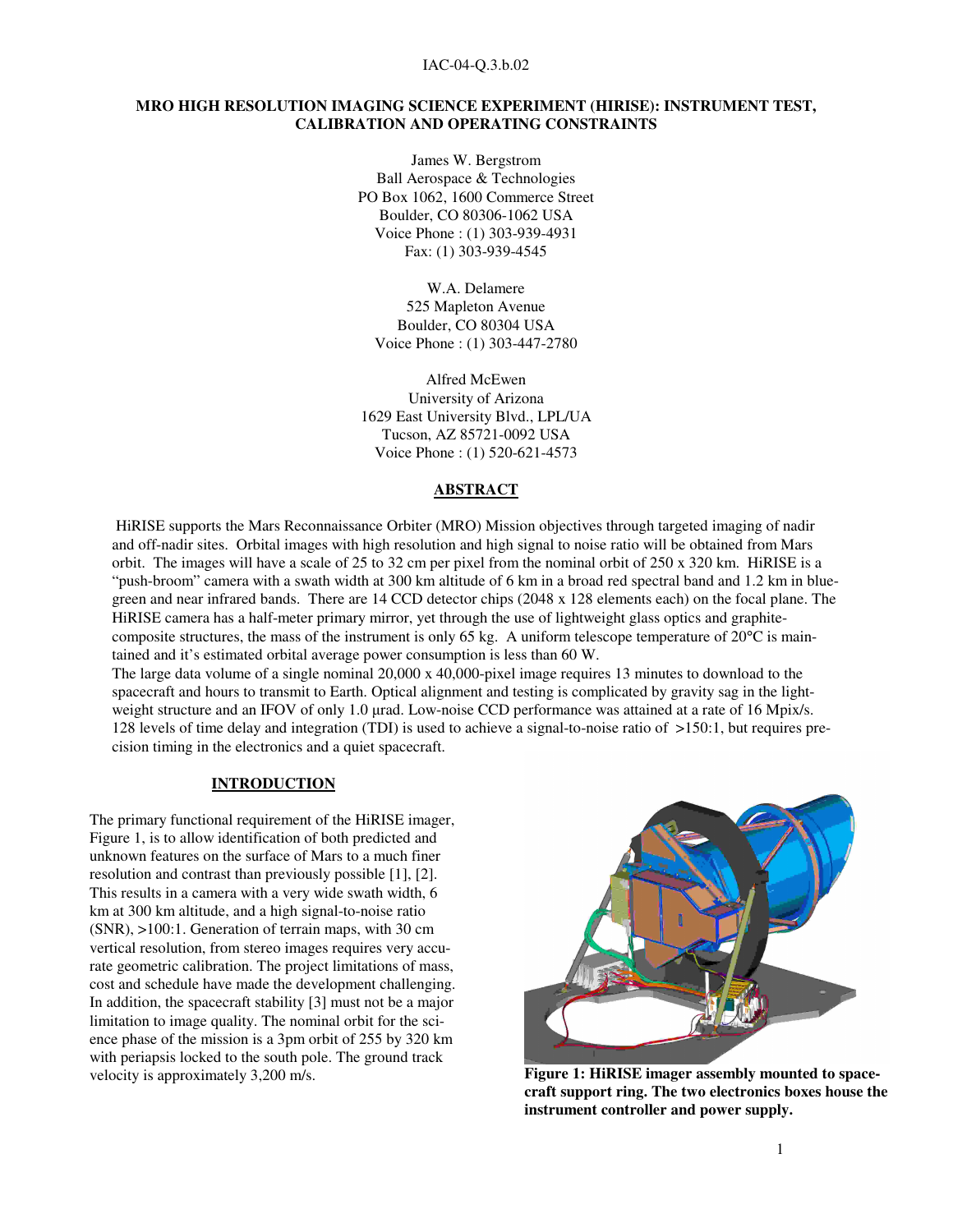### **HIRISE FEATURES**

The HiRISE instrument design features a 50 cm aperture and a detector with 128 lines of Time Delay and Integration (TDI) to create very high signal noise ratio images.



**Figure 2: Camera optical path optimized for low mass**

The imager design is an all-reflective three mirror astigmatic telescope with light-weighted Zerodur optics and a graphite-composite structure. The Cassegrain objective with relay optic and two fold mirrors is optimized for diffraction-limited performance over the long, narrow fieldof-view (FOV) required for "push-broom" scanning and imaging. Filters in front of the detectors provide images in the three wavelength bands: broadband red, blue-green (BG), and near infrared (NIR).

The detector-chip-assemblies (DCA) housing the charge coupled devices (CCDs) are staggered to provide full swath coverage without gaps. Both the BG and NIR bands have two DCAs each, and the red band has ten DCAs.

The primary mirror has a "dual arch" construction for low mass and high rigidity. The optical system provides a diffraction limited modulation transfer function (MTF) on 12 µm pixels for all 14 HiRISE detectors. The color filters are located 30 mm from the detectors for all three bands. This distance avoids problems due to stray light and multiple reflections from the filters in the f/24 quasi-collimated beam. A Lyot stop, located between the tertiary mirror and the second fold mirror, ensures excellent reduction of stray light.

Distortions in the large field of the red channel are very small. As HiRISE points at the Mars' surface, a point in the image will remain in a single CCD TDI column with no cross column smear for all CCDs.

The telescope structure is made of graphite-fiberreinforced composite. This produces a stiff, lightweight structure with low moisture absorption properties and low coefficient of moisture expansion. The negative coefficient of thermal expansion (CTE) of the composite elements, in conjunction with metallic, positive CTE fittings, is tailored to produce near-zero instrument CTE. Figure 1 shows the flight structure. Note that the external support structure is the metering system between the primary and secondary mirrors and is temperature controlled with heater mats.

### **TELESCOPE PERFORMANCE**

Two primary mirrors were manufactured. See Figure 3. The first one was distorted when the mounts were bonded in place. The bonding design was optimized and the second mirror was installed into the structure and successful results obtained. The goal for the optical performance in the gravity environment was 0.06 waves r.m.s. at 633 nm and a weighted average across the focal plane of 0.045 waves was achieved with the worse case being 0.053 waves at one side of the focal plane.



**Figure 3: Primary Mirror in bonding fixture**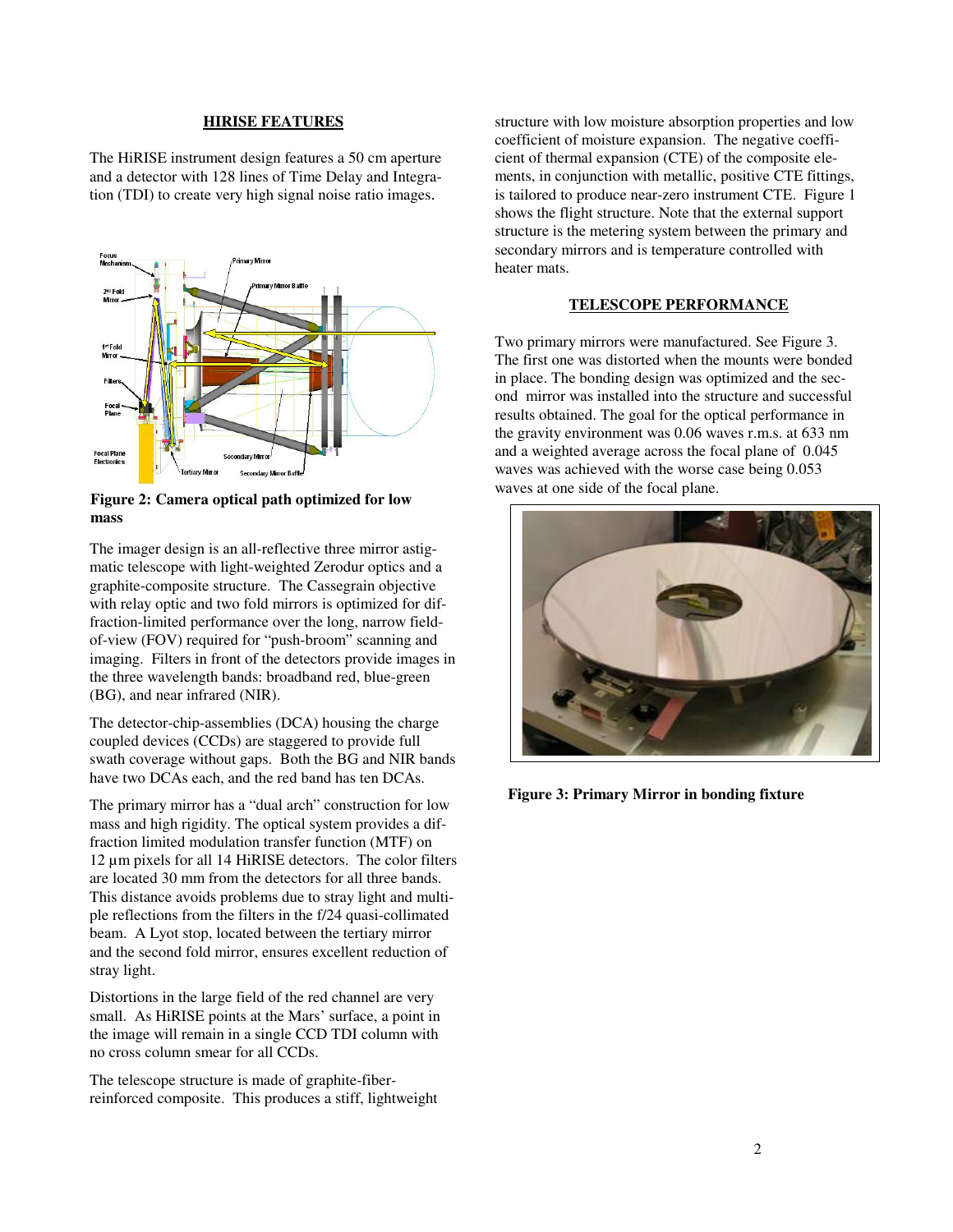### **HIRISE FOCAL PLANE SUBSYSTEM (FPS)**

The FPS consists of the DCAs, a focal plane substrate of aluminum–graphite composite material, a spectral filter assembly, and CCD processing/memory modules (CPMMs). Each CCD has  $2048\ 12 \times 12$  um pixels in the cross-scan direction and 128 TDI elements (stages) in the along-track direction. The 14 staggered CCDs overlap by 48 pixels at each end as shown in Figure 7. This provides an effective swath width of ~20,000 pixels for the red images and ~4,000 pixels for the blue-green and NIR images.

Using the TDI method increases the exposure time, allowing us to obtain both very high resolution and a high signal-to-noise ratio. As the spacecraft moves above the surface of Mars, TDI integrates the signal as it passes across the CCD detector by shifting the accumulated signal into the next row (line) of the CCD at the same rate as the image moves (see Figure 4). The line rate of 13,000 lines/sec corresponds to a line time of 76 microsec for 250 km altitude. The pixel line time is set to match the ground velocity so that charge from one image region is sequentially clocked into the next corresponding element in the alongtrack direction. The imager can use 8, 32, 64 or 128 TDI stages (detector elements in the along-track direction) to match scene radiance to the CCD full well capacity. Spacecraft orientation in yaw will compensate for image smearing during the integration period. A practical limit is reached when residual image smear and spacecraft point-



## **Figure 4: TDI Operation Using a 4-TDI Configuration to Illustrate Charge Accumulation**

ing jitter seriously degrade the required resolution. The 128 lines is the largest number of lines that meets all requirements. Images with higher SNR and lower resolution images will be obtained by binning the signal from adjacent lines and pixels, within the CCD, up to a maximum of  $16 \times 16$  pixels.

Assembly pictures of the focal plane are shown in Figures 6 to 10. For additional design details of the HiRISE FPS, see Reference 4.

## **FPA Geometry**

The CCDs were precision located at angles that matched the calculated geometric distortion of the telescope. The measurements of the end fiducials on the CCDs showed less than a pixel error for all CCDs. The vertical locations of the CCDs are shown in Figure 5. Only two CCDs were greater than 80 micrometers from the nominal focal plane. As the focal number is f/24 this error is negligible. Geometric distortion will be measured in flight because the system is not rigid in the earth's gravity. Star clusters Omega-Centauri, M11 and the Plaeides will be observed during cruise to determine the exact geometry of all pixels.



**Figure 5: Measurements of CCD vertical position on focal plane substrate. Left +, and right \* side fiducials**



**Figure 6: 14 CCDs mounted to FPA substrate**



**Figure 7: Mounting of center 6 CCDs, showing custom headers for wirebonds to buffer amplifier boards**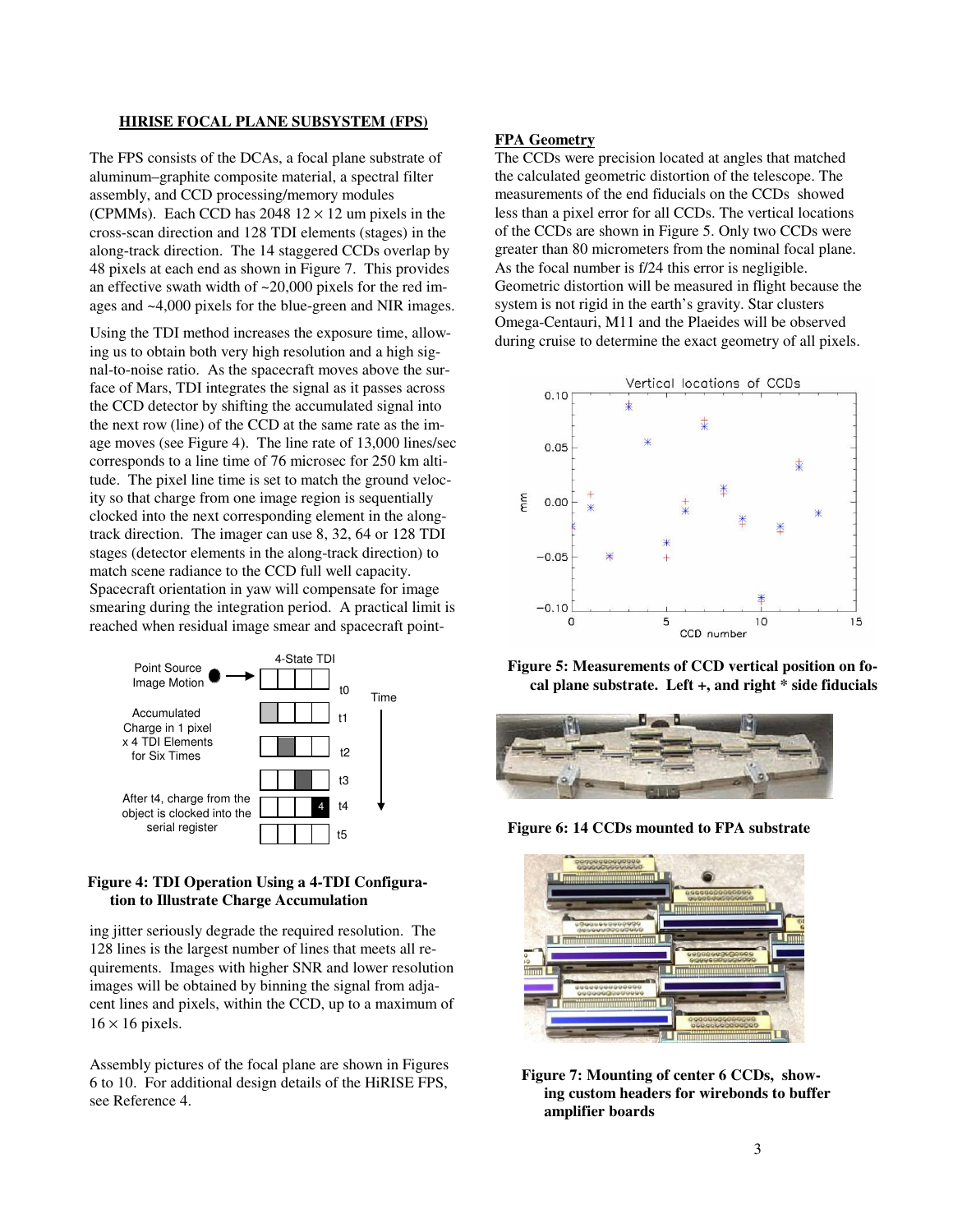

**Figure 8: Focal Plane Assembly about to be mounted to Focal Plane Electronics**



**Figure 9: Filter assembly**



**Figure 10: Focal Plane Assembly with filter cover in place**

# **CCD Performance**

## **Noise**

The random noise is close to the desired values, 80 electrons r.m.s., against a specification of 90 electrons r.m.s. There is a significant amount of fixed pattern noise that has been demonstrated to be correctable in processing.

# **Gain**

The CCD gain was measured using an Fe<sub>55</sub> radio-active source. The gain ranged from 19 to 26 electrons per digital number (DN).

## **Miscellaneous Problems**

The CCDs have two problems a slight amplifier light emission and an injected signal into the last gate that is different for both channels. The light emission is comparable with the dark current and easily corrected. The offsets in the two channels, about 1000DN, are only significant when using the lookup table (LUT) to compress the 14 bit data to 8 bits. The instrument design is such that the same LUT must be used for both CCD channels. It is the channel difference in offset that limits the selection of LUT. Some channels are only 20DN difference while the maximum is 200DN.

# **Practical Limitations of TDI Imaging**

## **Length of integration column**

The longer the integration column the better the signal to noise ratio. The maximum number of TDI stages, 128, was set to achieved the required signal to noise ratios. The other TDI stages, 64, 32 and 8, allow for the higher signal levels created when binning is used. To preserve resolution the image must track exactly down the column. This determines the accuracy of the spacecraft control system. We are using a quarter of a pixel as the requirement to be met. For 128 TDI lines, this translates to +/-2 milli-radians.

The second major consideration is spacecraft jitter that will cause loss of resolution if the amplitude of the jitter is in excess of a quarter of a pixel in the integration time. The integration time is about 100 microseconds times the number of TDI lines used. This means the jitter amplitude must be less than 0.25 micro-radian r.m.s. in 12.8 milliseconds. In the event that spacecraft jitter or alignment degrade resolution a shorter column length can be used at the expense of degraded signal-to-noise ratio.

# **Reverse clocking**

The CCD is cleared of charge by reverse clocking the parallel register. The charge is transferred to a drain at the top of the image section. As the CCD is off for most of the time, The CCD is reverse clocked for at least five seconds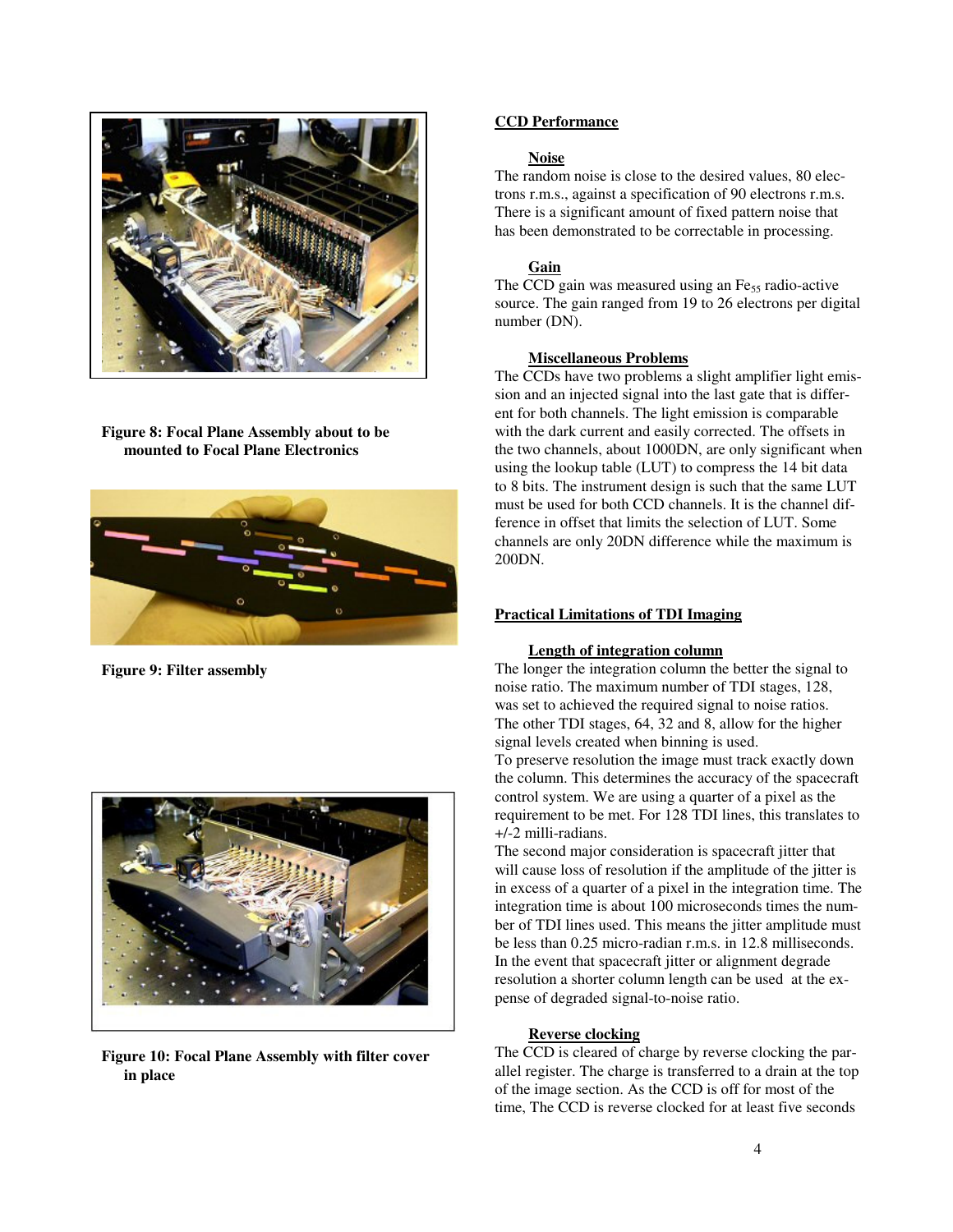on initial power-up. When 64, 32 or 8 TDI lines are used the unused portion of the image area is reverse clocked to remove the surplus charge. The reverse clocking can only remove unto the full well capacity of the CCD. This limits the charge that can be used in the 8 and 32 line TDI cases. In the 8 TDI line case, there are 120 reverse lines that the charge is integrated over, so the maximum signal is limited to twice 8/120 of full well or about 26,000 electrons. For Mars imaging this is not a limitation. Figure 11 shows actual signal measured from a single pixel (column) as a function of line number, which is equivalent to time. Useful image data begins after line 168.





### **Imaging Modes**

The high resolution mode uses 128 lines of TDI and no binning (bin factor of 1). Because of the limited data return a number of lower resolution modes are available by noiselessly binning pixels in the CCD. The use of different TDI levels ensures that the signal will not saturate the CCD. The combinations of binning and TDI levels are shown in Table 1.

#### **LUTs and Compression**

The raw pixel data is 14 bit and is transferred to the onboard memory via a Field Programmable Gate Array (FPGA). Real time compression can be selected in the FPGA via a simple look up table. The lookup table converts the 14 bit data to 8 bits. There are three sources for lookup tables – 28 stored LUTs, uploading a set of new lookup tables and calculating the lookup tables in the instrument controller based on passed parameters. A single lookup table is used for each CCD. (Hence the issue with the offset mentioned above). This compression is performed as the data is transferred to the CPMM memory.

There is another form of compression that can be used as the data is transferred from the CPMM memory to the spacecraft solid state recorder. This is the FELICS hardware compressor that has been added to the spacecraft system**.** This can only accept 8bit data**.**

| TDI\Binl                                    |                  | 2   | 3        |                     |         | 16        |  |  |
|---------------------------------------------|------------------|-----|----------|---------------------|---------|-----------|--|--|
|                                             | All              | All | All      | All                 | All     | <b>BG</b> |  |  |
| 32                                          | All              | All | All      | All                 | BG      | $\star$   |  |  |
| 64                                          | All              | All | All      | <b>BG &amp; NIR</b> | $\star$ | $\star$   |  |  |
| 128                                         | All              | All | BG & NIR | <b>BG</b>           | $\star$ | $\star$   |  |  |
| <b>Radiometry Priorities</b>                |                  |     |          |                     |         |           |  |  |
| 16x16 binning for dark current measurements |                  |     |          |                     |         |           |  |  |
| 5                                           | Low priority     |     |          |                     |         |           |  |  |
| 6                                           | <b>Essential</b> |     |          |                     |         |           |  |  |

**Table 1: Imaging modes. All means that all filters can use that combination. BG and NIR mean that only those filter s can use that combination.**

#### **HiRISE Camera Electronics Overview**

6 Very low priority

The CCD Processing and Memory Module (CPMM) electronics approach is to minimize the number of active and passive components that contribute to noise. The obligatory analog signal processing chain between the CCD output amplifier and the 80MSPS 14 bit A/D has been designed so that it adds less noise than the CCD, while being radiation tolerant and reasonably low power. The Digital Correlated Double Sample (CDS) scheme is capable of very high pixels rates, in excess of 16 megapixels per second, while sampling a minimum of twice per pixel. Each of the 14 CPMMs uses a rad-hard Xilinx Virtex 300E FPGA to perform the control, signal processing, Look Up Table compression, data storage & maintenance, and external I/O. The FPGA is SRAM based and uses a Flash Serial Programmable Read Only Memory (SPROM) for configuration upon power-up. The SPROM and FPGA are reconfigurable using JTAG, so design changes during development are extremely simple. The JTAG port is available on an external connector to facilitate last minute design changes, if required.

#### **DATA SYSTEM & OPERATIONS**

Target coordinates for an exposure will be uplinked to the spacecraft, which will then translate the target coordinates into the time at which the spacecraft will fly over the area of Mars to be imaged. At the appropriate moment, a block of commands will be executed that will setup-for and then initiate the exposure. Exposure setup parameters include line time, number of lines, binning factor, number of TDI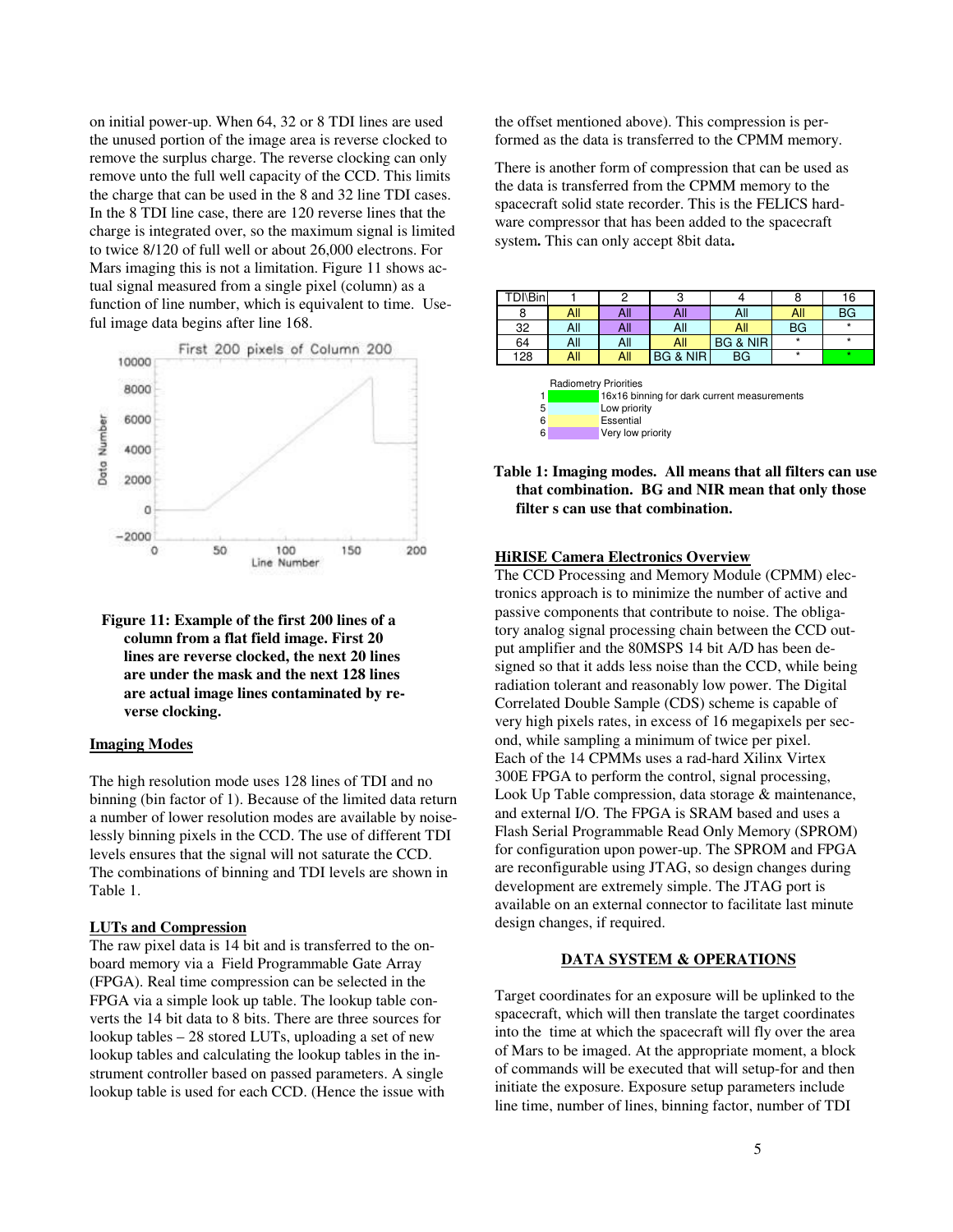levels, and the lookup table to be used by the CPMM electronics to convert 14-bit pixel data into 8-bit pixel data.

At the prescribed moment, all DCAs begin clocking simultaneously. When the exposure on the last DCA is completed, clocking ceases and the stored pixel data is then readout sequentially from each CPMM to the spacecraft solid-state recorder, in preparation for downlink to the ground. Science data headers accompany the science data so that it can be properly interpreted. Optionally, the pixel data can be compressed by FELICS, a lossless hardware compressor attached to the solid-state recorder.

The nominal high resolution image is 20,000 pixels by 40,000 lines and can take from 4 to 48 hours of transmission time depending on range to earth and compression factors. Details of operations planning and the HiRISE ground data system are found in Reference 5.

### **HIRISE RADIOMETRIC PERFORMANCE**

The predicted maximum signal is 76,000 electrons for the red channel at 300 km with no binning. Figure 12 shows the expected un-binned SNR capability as a function of spacecraft latitude and regional albedo for the blue-green, red (pan) and NIR bands.

## **OPERATING LIMITATIONS**

# **Spacecraft Disturbances**

Spacecraft disturbances may be a severe limitation to highresolution operation. To help predict performance of the camera before reaching Mars orbit, two tests will be perdisturbances in true flight configuration, although at a different TDI line rate.

Operational solutions will help to mitigate the image degradation. MRO solar arrays will be paused during the most sensitive, i.e., high stability observations. It is also possible, though currently not planned, to pause the high gain antenna tracking during the most critical images.

### **Thermal Considerations**

When image data are being collected or transmitted to the Earth, the high power dissipation in both the FPA and FPE cannot be maintained indefinitely under all thermal environments. Limitations on the type and number of exposures per orbit have been accepted to prevent image degradation or possible hardware damage. It is therefore especially critical to validate the instrument thermal model during instrument and spacecraft thermal-vacuum testing.

## **EMI/EMC**

The HiRISE camera has a very robust thermal design to maintain near diffraction limited optical performance. There are 14 operational control zones in addition to the 3 survival zones under spacecraft control. An undesirable feature of this distributed thermal sensor system is the possibility that it will be susceptible to emissions from other instruments, such as the ground-penetrating radar (SHARAD) or other spacecraft subsystems. A special open loop, or duty cycle, thermal control mode was added to preclude loss of thermal control during intervals of high emissions.

In addition, the sensitivity of the UHF transceiver (Electra)



**Figure 12: Signal in Electrons as a Function of Wavelength for a Bright Region of Mars**

formed to characterize spacecraft jitter effects. A special ground test will use sensitive accelerometers at the instrument interface to measure disturbances caused by various contributors such as the reaction wheels. The in-flight star calibration(s) will be the first opportunity to characterize

on MRO may be degraded by emissions from HiRISE. Extensive filtering and shielding was added to attenuate emissions, however, whether these measures are sufficient will only be determined by spacecraft-level testing. Operational workarounds may require that HiRISE operations